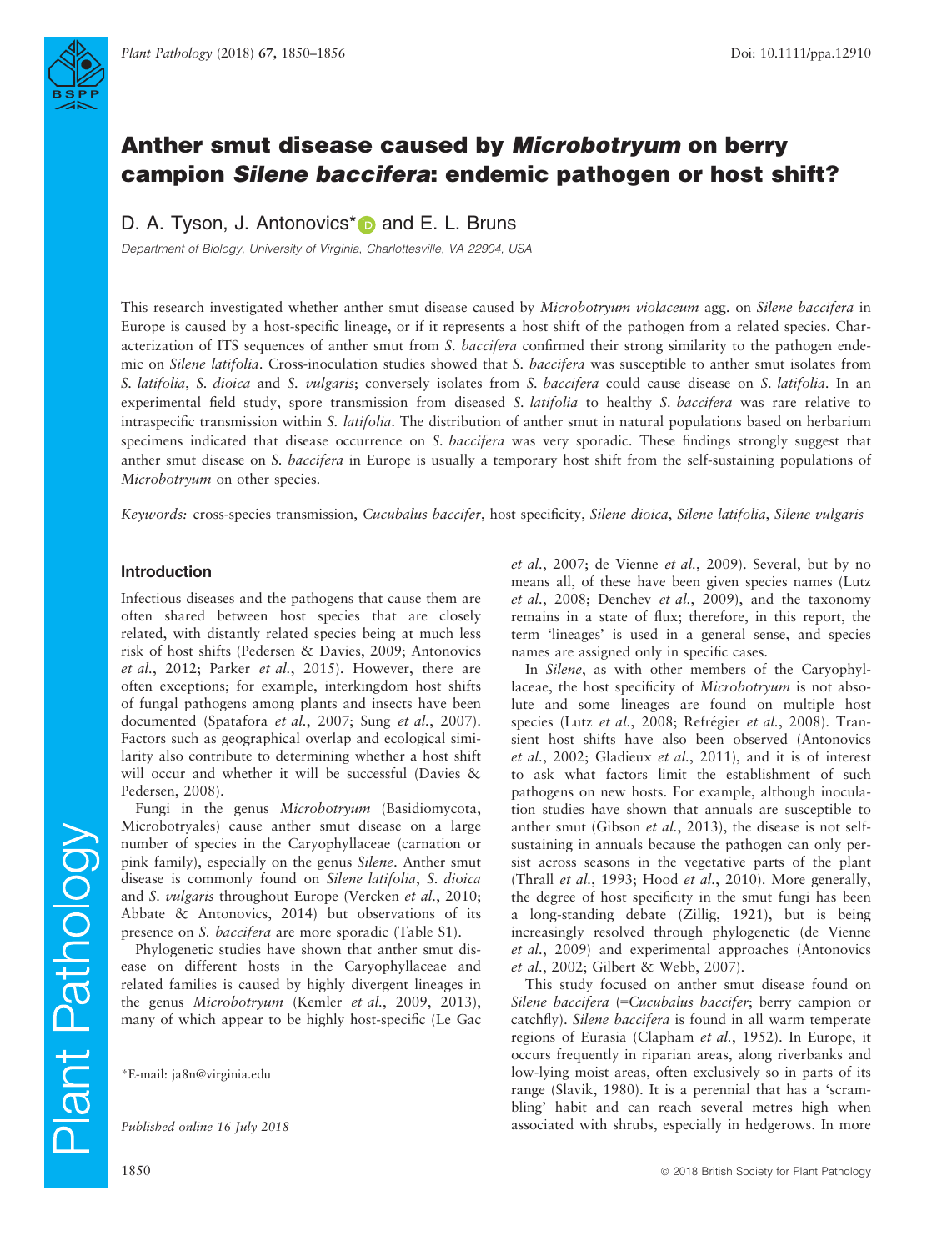open situations it can form dense, low mats several metres across.

Previous phylogenetic studies have suggested that the pathogen causing anther smut on S. baccifera is closely related, if not identical, to that on the widespread species S. latifolia (Lutz et al., 2008). Silene baccifera was once placed in a separate genus (Cucubalus), largely based on its unusual fruit morphology. The fruit appears to be a berry, as its common name suggests, especially on herbarium specimens, but it is in fact a shiny, black, thin-walled capsule mimicking a berry (Rohweder & Urmi, 1978). More recent phylogenetic studies have shown that *S. bac*cifera, far from being in a separate genus, is nested within the Silene clade (Greuter, 1995; Oxelman & Liden, 1995). Nevertheless, the phylogeny for the clade containing S. baccifera, S. latifolia and S. vulgaris is not well resolved (B. Oxelman, University of Gothenburg, Sweden, personal communication), so the precise relationship of these host taxa to each other is not known.

To establish the phylogenetic status of Microbotryum on S. baccifera, studies were carried out on a broader range of samples than previously. The susceptibility of S. baccifera to Microbotryum isolated from other species of Silene that overlap with S. baccifera in their distribution was investigated, and spore transmission between diseased S. latifolia and healthy S. baccifera in experimental field arrays was studied. In addition, herbarium and field studies were carried out to examine the distribution of anther smut disease on S. baccifera in nature. The results strongly support the hypothesis that anther smut disease on S. baccifera, at least in most areas of Europe, is not self-sustaining but is the result of transient host shifts of the pathogen from other co-occurring species.

## Materials and methods

#### Phylogenetic status

To extend the phylogenetic analysis of Lutz et al. (2008), which was based on two samples of Microbotryum from S. baccifera collected within 40 km of each other in Germany, two further samples were obtained, one from the Czech Republic and one from Germany. The Czech Republic sample came from a herbarium specimen in the Natural History Museum, London while the German sample came from the Bayreuth Botanical Garden, Germany (Table 1). The two host populations studied by Lutz et al. (2008) were revisited, but the disease could not be found. For the Bayreuth isolate, DNA was extracted using two diseased anthers suspended in 150 µL of 5% chelex, which were incubated at 56 °C for 4 h and 95 °C for 30 min. For the Czech Republic isolate in the herbarium, DNA was extracted using a CTAB-chloroform extraction followed by precipitation with isopropanol. DNA specific to the ITS1 sequence of Microbotryum was amplified by PCR using primers ITS-710-F (5'-CTGTTTAACCAGGGCGTGAC-3') and  $ITS-710-R$  $(5' -$ TGATCTCGAAGGTTAGGATGC-3'). A negative control of ddH<sub>2</sub>O was included as well as a positive control of DNA extracted from Microbotryum spores found on S. latifolia. PCR products were visualized using gel electrophoresis with ethidium bromide on a 1% agarose gel. The PCR products were then cleaned using Exo-SAP-IT reagent and sequenced at Yale Table 1 Sources of material used in the inoculation experiments.

|                          | Host                | Population                                                                                                                                                                                                      |  |
|--------------------------|---------------------|-----------------------------------------------------------------------------------------------------------------------------------------------------------------------------------------------------------------|--|
| Microbotryum<br>inoculum | Silene<br>vulgaris  | Italy, San Damiano (lat 44.504, long<br>7.252), August 2011. Population with<br>12 diseased and 87 healthy plants                                                                                               |  |
|                          | Silene<br>latifolia | Germany, Brandenburg, Blossin near<br>Friedersdorf (lat 52.262, long 13.805),<br>September 2013. Heavily diseased<br>population                                                                                 |  |
|                          | Silene<br>dioica    | Germany, Oberstdorf, hiking trail to<br>Kemptner Hütte, (lat 47.325, long<br>10.305) 24 August 2013. Heavily<br>diseased population                                                                             |  |
|                          | Silene<br>baccifera | Germany, Bayreuth, Botanical Gardens<br>14 October 2011. A single diseased<br>plant                                                                                                                             |  |
| Seeds                    | S. latifolia        | Italy, Piemonte, Chiusa di Pesio, trail to<br>Castello Mirabello (lat 44.325, long<br>7.684), July 2013. Healthy population,<br>but diseased individuals within 100 m                                           |  |
|                          | S. baccifera        | Italy, Piemonte, Beinette (lat 4.3434,<br>long 7.673), August 2011. Seeds<br>collected from plants in the<br>greenhouse, grown originally from<br>seeds sampled from a healthy<br>population with 8 individuals |  |

sequencing facility. Sequences were of high quality and c. 300 bp long from the beginning of the ITS sequence.

## Cross inoculation

To assess the susceptibility of S. baccifera to isolates of Microbotryum from other host species, anther smut from S. latifolia and S. dioica were sampled from Germany, where diseased S. baccifera had been found previously. In the absence of diseased S. vulgaris collections from Germany, Microbotryum from S. vulgaris in the Piemonte province, Italy was used, where it occurred in close proximity to S. baccifera. Seeds of S. latifolia and S. baccifera from Italy were used to determine whether S. baccifera was resistant to Microbotryum from S. latifolia; in the detailed study area in Italy (Fig. S1), Microbotryum had never been found on S. baccifera. Silene baccifera seedlings were inoculated with teliospores collected from diseased flowers of S. latifolia, S. dioica and S. vulgaris, and, conversely, seedlings of S. latifolia and S. baccifera (positive control) were inoculated with Microbotryum spores collected from the S. baccifera plant in the Bayreuth Botanic Garden. Throughout, sterile water was used as a negative control. Seed and smut collection locations are given in Table 1 and sample sizes in Table 2.

All seeds were sterilized prior to germination by steeping them in a bleach-ethanol solution (40% Clorox bleach with 8.25% NaOCl, 20% ethanol) for 6 min, and rinsing them five times in sterile water. To promote germination of S. baccifera, seeds were nicked with a razor blade and placed in Petri dishes on 0.75% agar supplemented with 10% strength Murashige and Skoog basal medium. They were then subjected to a cold treatment (4 °C) for 7 days and placed in the growth chamber at 16 °C for 23 days in alternating light and dark cycles, with a 23:00–07:00 night. Most seeds germinated after  $c$ . 7 days and seedlings were inoculated 16 days after germination. The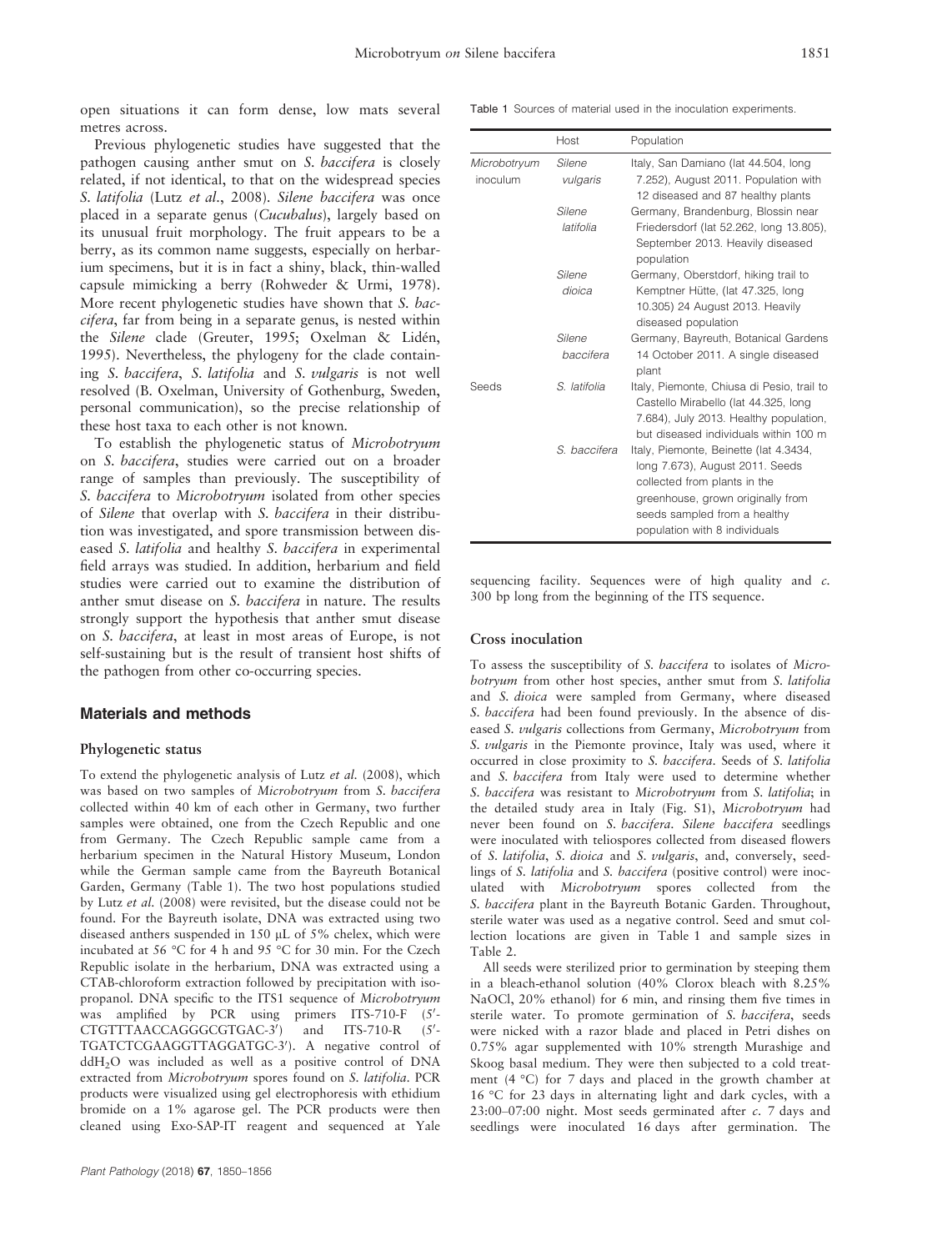|                    |                                 | No. of plants |          |            |              |
|--------------------|---------------------------------|---------------|----------|------------|--------------|
| Inoculated species | Inoculum source                 | Healthy       | Diseased | Vegetative | Diseased (%) |
| S. baccifera       | S. latifolia                    |               |          | 10         | 29           |
|                    | S. dioica                       |               |          |            | 40           |
|                    | S. vulgaris                     |               |          | 13         | 20           |
|                    | S. baccifera (positive control) |               |          | 16         | 25           |
|                    | Water only (negative control)   |               |          |            |              |
| S. latifolia       | S. baccifera                    |               |          |            | 44           |
|                    | S. latifolia (positive control) |               |          |            | 45           |

Table 2 Infection rates following inoculation of Silene baccifera and Silene latifolia with Microbotryum from different Silene host species.

inoculum, consisting of 800 viable teliospores per  $\mu$ L in 2  $\mu$ L water plus Triton-X surfactant, was applied to the apical meristem between the two cotyledons. The inoculated seedlings were kept in the growth chamber for two more days, and then transplanted into 2.5 cm diameter 15 cm deep pots (Cone-tainers; Stuewe & Sons) containing a peat:perlite mixture (ProMix BX), randomized and maintained under standard greenhouse conditions. After 2 months, when the plants had outgrown the Conetainers, they were transplanted into 15 cm diameter pots, until flowering.

To test whether Microbotryum spores originating from S. baccifera could cause disease in S. latifolia, similar protocols were followed for germinating and inoculating S. latifolia, except that seeds were not nicked or cold treated.

#### Spore deposition

To investigate spore transmission from diseased S. latifolia to healthy S. baccifera, experimental arrays were set up in a garden area at the offices of the Parco Naturale del Marguareis near Chiusa di Pesio, Piemonte, Italy. Diseased and healthy inflorescences of locally collected S. latifolia and healthy inflorescences of S. baccifera were placed in water containers. Each container had c. 20–40 open flowers and 20–40 unopened flower buds, on three or four stems. Both the S. latifolia and the S. baccifera inflorescences came from close-by sites in Chiusa di Pesio, and inflorescences were put in water and placed in the experimental area immediately after collection.

A container with diseased S. latifolia inflorescences was placed in the centre of the experimental array and it was surrounded by containers with alternating healthy S. baccifera and S. latifolia (six of each) in circles at 1 and 5 m from the centre. All open flowers on healthy plants were removed at the start of the experiment. After 2 days, all newly opened flowers on healthy plants were collected for spore counting. This procedure was repeated for another 2 days. Spores were counted on these healthy flowers as follows: after sampling and being placed in sterile envelopes to air dry, each flower was suspended in 1 mL Pohl's solution (25% methanol, 1.2% aqueous Aerosol OT) for 1 day to soften the tissues, vortexed and counted using a haemocytometer. All flowers per array location were counted separately, and then averaged per location to give a rate of spore deposition per flower per location.

#### Field and herbarium studies

The presence of anther smut disease is rarely noticed by collectors and so herbarium collections can be used to study disease distribution (Antonovics et al., 2003; Hood & Antonovics, 2003; Hood et al., 2010). Samples from several herbaria were examined or images and information from them were accessed to assess the occurrence of diseased and healthy plants on S. baccifera (Table 3).

The status of S. baccifera was also investigated in two areas where diseased plants had been found previously. Plants from a site in Norfolk, UK were investigated in 2008 and plant records of this site were obtained from the Botanical Society of Britain and Ireland database and from the Cambridge University Herbarium. In addition, two populations in Saxony, Germany, where diseased plants had been found previously (Lutz et al., 2008), were investigated in 2014.

## **Results**

#### Phylogenetic status

The ITS sequences of Microbotryum isolates from S. baccifera were closely related to those of isolates from S. latifolia (identified as Microbotryum lychnidis-dioicae; Fig. 1) and very similar to those isolated by Lutz et al. (2008). There was also close similarity with the ITS sequences of the Microbotryum isolate normally found on S. dioica (M. silenes-dioicae), which is closely related to that on S. latifolia (Vercken et al., 2010).

Table 3 Occurrence of diseased Silene baccifera in herbarium collections.

| Herbarium                                      | Number of<br>sheets | Number<br>diseased |
|------------------------------------------------|---------------------|--------------------|
| Natural History Museum, London (BM)            | 66                  |                    |
| Royal Botanic Gardens, Edinburgh (E)           | 185                 |                    |
| Botanical Museum, Berlin (B)                   | 116                 |                    |
| Natural History Museum, Paris (P) <sup>a</sup> | 537                 | $\left( \right)$   |
| Various herbaria <sup>b</sup>                  | 45                  | $\left( \right)$   |
| Total <sup>c</sup>                             | 949                 | 2                  |
|                                                |                     |                    |

a[https://science.mnhn.fr/institution/mnhn/collection/p/item/list?specific](https://science.mnhn.fr/institution/mnhn/collection/p/item/list?specificEpithet=baccifer&genus=Cucubalus) [Epithet=baccifer&genus=Cucubalus.](https://science.mnhn.fr/institution/mnhn/collection/p/item/list?specificEpithet=baccifer&genus=Cucubalus)

<sup>b</sup>ltaly: Collegio Rosmini di Domodossola (DOMO); Natural Science Museum Torino (MRSN); University of Torino Herbarium (TO); Liceo Salesiano Valsalice, Torino (TOGR); Giardini Hanbury, Ventimiglia (HMGBH); Civico Museo Alba (ALB), Erbario MSN Doria Genova (GDOR); Universita di Pavia (PAV), Orto Botanico de Bergamo (BER). France: Jardin Botanique de la Ville de Nice (JBVN).

c Does not include one diseased specimen from Cambridge University Herbarium (CGE), which was searched with prior knowledge that a diseased specimen was there.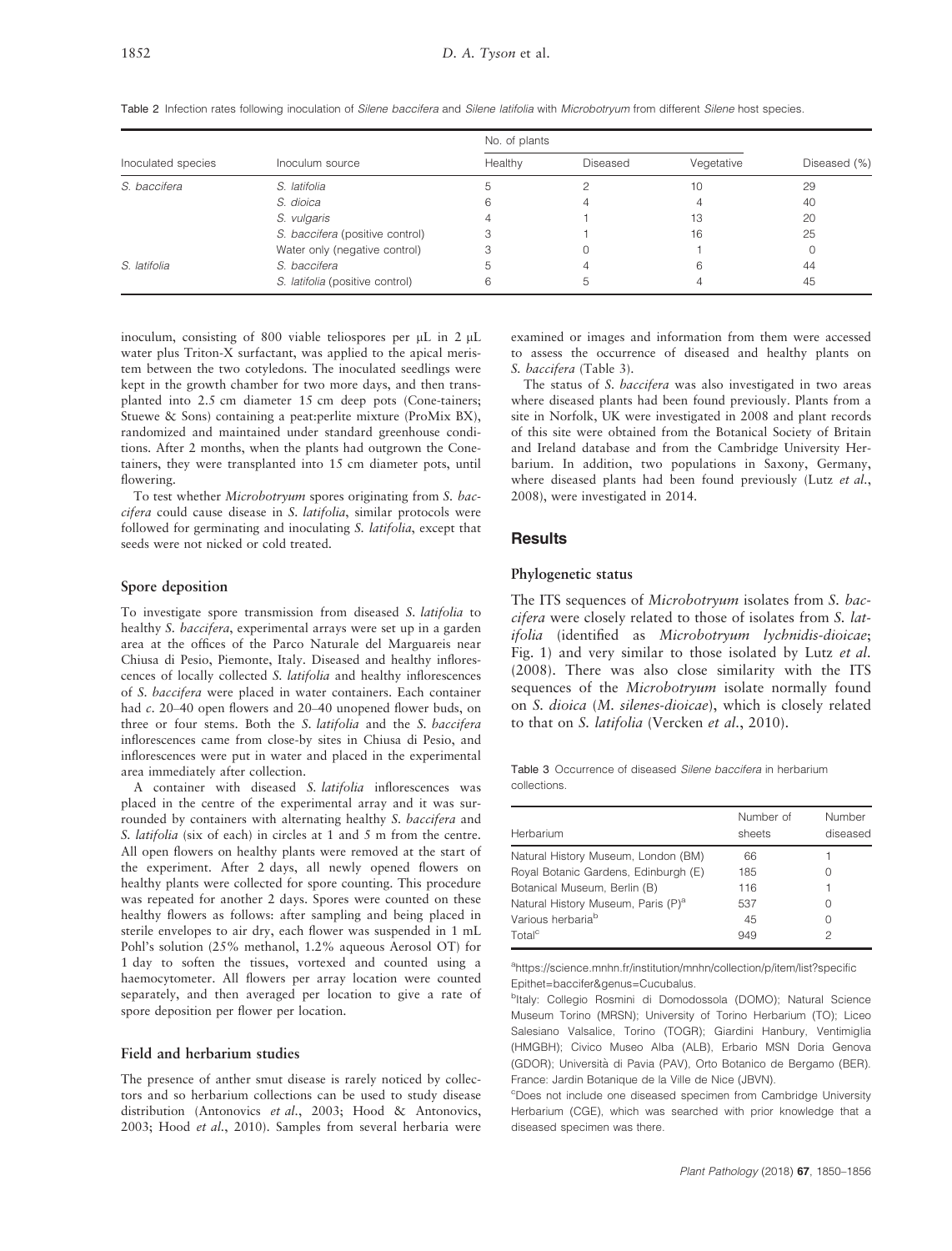

Figure 1 Phylogeny showing relationships of Microbotryum isolates from Silene baccifera based on the ITS region. Those newly studied here are indicated by asterisks, while the other two S. baccifera sequences are from Lutz et al. (2008). All belong to the clade identified as Microbotryum lychnidis-dioicae. The tree was inferred using the neighbour-joining method in MEGA 7. Numbers next to the branches show the percentage of replicate trees in which the associated taxa clustered together in the bootstrap test (500 replicates). The tree is drawn to scale, with branch lengths in units of base substitutions per site (computed using the maximum composite likelihood method). Indicated at the branch tips are the GenBank accession numbers of the Microbotyrum sequences, the host species on which they occurred, and their provenance (when known).

#### Cross inoculation

Silene baccifera was susceptible to infection by Microbotyrum collected from S. latifolia, S. dioica and S. vulgaris (Table 2), as well as the pathogen originating from S. baccifera used as a positive control. Sample sizes were small and so no attempt was made to assess whether the differing relative rates of infection were statistically significant, but it was clear that S. baccifera was susceptible to anther smut disease from a variety of sources. Conversely, Microbotryum infecting S. baccifera in the Bayreuth Botanical Gardens was also able to infect S. latifolia (Table 2).

## Spore deposition

The results of the spore deposition experiment showed that diseased S. latifolia occurring close to S. baccifera resulted in some cross-species spore transmission. However, spore deposition was much greater onto the conspecific *S. latifolia* than onto *S. baccifera* (Table 4).

## Herbarium and field studies

Out of a total of 949 herbarium sheets of S. baccifera examined, plants with diseased flowers were found on only two of them (Table 3). Comparing this with the data on other perennial species in the genus Silene (see supplementary material in Hood et al., 2010) and restricting the analysis to species with at least 100 herbarium samples, S. baccifera ranked 38th out of 53 species in terms of the percentage of specimens that were diseased (including 13 in which no anther smut disease was found).

Silene baccifera was not found in the 2008 survey of the area in Norfolk where it had been previously recorded as diseased, suggesting that it may have become locally extinct, or at least is currently very rare. There has been no record of the plant in this area since then (Botanical Society of British Isles database). This view was supported by correspondence with the recorder responsible for that vice-county, and conversations with local people. However, during the survey in Norfolk, anther smut disease was found in two populations of S. dioica within 0.5 km of the Merton estate, an area where *S. baccifera* had been previously recorded as diseased. The occurrence of collections of S. baccifera in this area of Norfolk is shown in Table 5, based on records from the Botanical Society of the British Isles and the Kew herbarium. It appears that S. baccifera plants were introduced by the early 1900s, but the disease was first recorded in 1944.

The following populations where disease had previously been recorded were visited in Saxony, Germany:

Area 1: Bad Düben (51°35'06.9"N, 12°34'50.4"E). This was a small population of six plants, all healthy.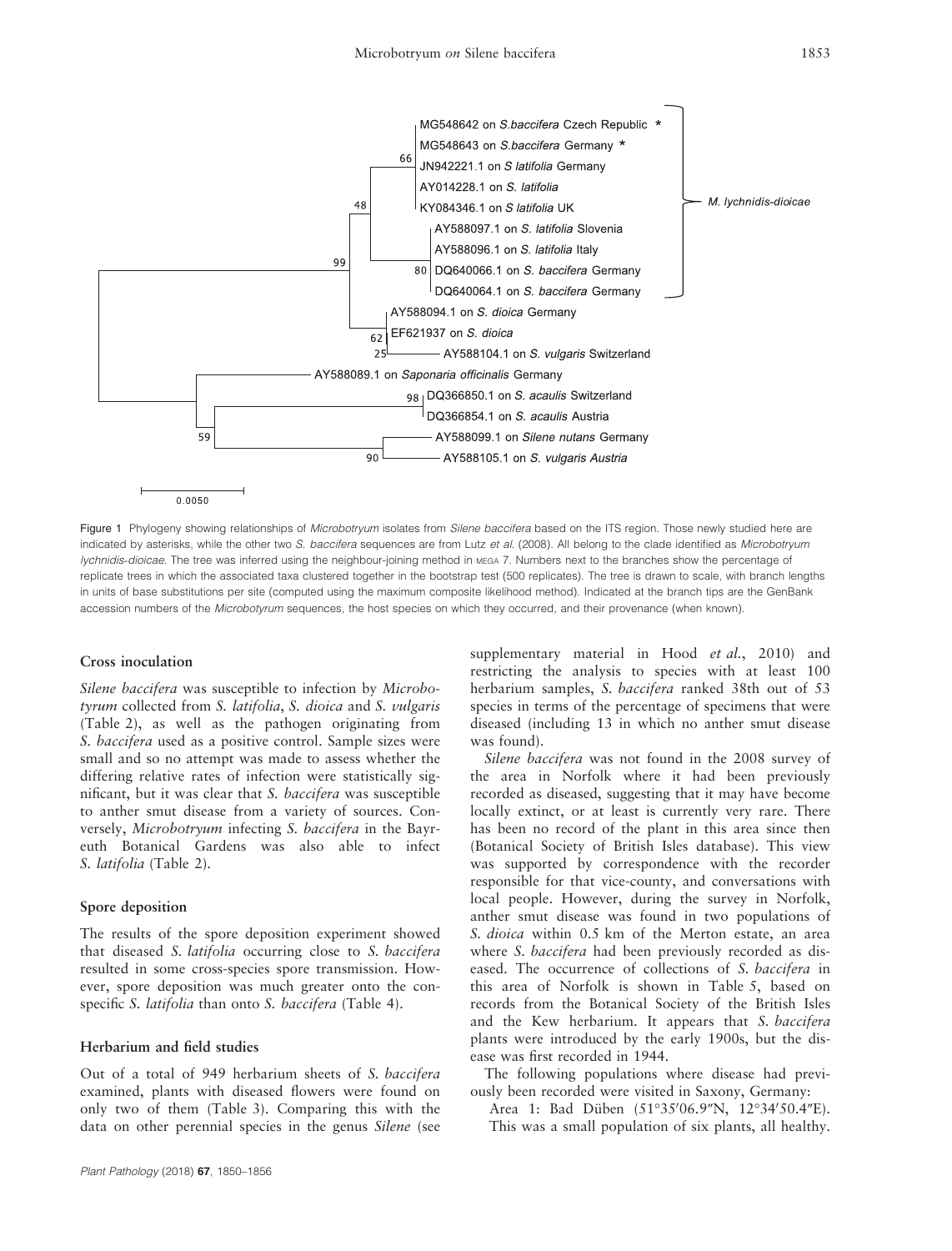Table 4 Spore deposition on flowers of Silene baccifera and Silene latifolia from a central disease source of Microbotryum on Silene latifolia.

|              | 1 m away |         |                           |                      | 3 m away       |                           |                          |
|--------------|----------|---------|---------------------------|----------------------|----------------|---------------------------|--------------------------|
| Species      | Day      | Flowers | Plants with<br>spores (%) | Spores<br>per flower | <b>Flowers</b> | Plants with<br>spores (%) | Spores<br>per flower     |
| S. latifolia | $1 - 2$  | 32      | 67                        | 1.1                  | 66             | 17                        | 1.0                      |
|              | $3 - 4$  | 36      | 33                        | 5.9                  | 39             | 33                        | 0.5                      |
|              | $5 - 6$  | 34      | 50                        | 2.0                  | 44             | 50                        | 0.75                     |
| S. baccifera | $1 - 2$  | 47      | 0                         | $\qquad \qquad =$    | 126            | 0                         | $\overline{\phantom{0}}$ |
|              | $3 - 4$  | 15      |                           |                      | 58             | 17                        | 0.5                      |
|              | $5 - 6$  | 16      |                           | -                    | 26             | 0                         | $\overline{\phantom{0}}$ |

Table shows the number of flowers on which spore deposition was counted, the percentage of plants in each group on which spores were found, and the mean number of spores per flower when spores were present, as seen in a 1  $\times$  1 mm haemocytometer field.

Several plants of S. latifolia and one plant of S. dioica were in the vicinity (within 100 m), but these were also healthy.

Area 2: Dessau, near Riesigk (51°49′49.00″N, 12°28′07.86″-12°29′03.14″E). This was a population of 37 mostly large plants extending along 200 m of the northern banks of an east–west drainage channel between two fields. No diseased plants were found. There was also a population of 28 plants of S. latifolia near the road crossing the drainage channel in a north–south direction, but all the plants were healthy. Although no systematic search was done, a roadside population of S. latifolia with anther smut disease was encountered 20 km north of Area 2.

Silene baccifera was also common in the southern Piemonte area of Italy and, although often in very close proximity to diseased S. latifolia, anther smut disease on S. baccifera was not observed, either in formal mapping of the populations (Fig. S1) or over a 5-year period (2012–2016) of informal but consistent search.

Table 5 Historical incidence of anther smut disease on Silene baccifera in Norfolk, UK.

|              |                | No. of sheets | No. of sheets  |
|--------------|----------------|---------------|----------------|
| Year         | No. of records | examined      | with disease   |
| Pre-1910     | Ω              | Ω             | Ω              |
| 1910-19      | 9              |               | Λ              |
| 1920-29      | 4              | 2             | Ω              |
| 1930-39      | 5              | 2             | Λ              |
| 1940-49      | 3              | 2             | $1^a$          |
| 1950-59      | 9              |               | Ω              |
| 1960-69      | 9              | 2             | 1 <sup>b</sup> |
| 1970-79      | 2              | $\cap$        | Ω              |
| 1980-89      |                | 0             | $1^{\circ}$    |
| 1990-99      | 11             |               | Ω              |
| 2000-09      | 4              | 0             | Ω              |
| 2010-present | Ω              |               | Ω              |

Duplicate records have been excluded. None of these records mentioned disease.

<sup>a</sup>Kew Fungarium, accession [186853/4.](http://www.ncbi.nlm.nih.gov/nuccore/186853/4)

<sup>b</sup>Cambridge Herbarium, accession [24097.](http://www.ncbi.nlm.nih.gov/nuccore/24097)

<sup>c</sup>Kew Fungarium, accession [186855](http://www.ncbi.nlm.nih.gov/nuccore/186855).

#### **Discussion**

This study supports the hypothesis that anther smut disease caused by Microbotryum on S. baccifera is commonly the result of a temporary host shift of Microbotryum from other related species of Silene. First, the ITS sequences of the two samples included in the phylogenetic studies agreed with the results of Lutz et al. (2008) who also found that isolates of Microbotryum from S. baccifera in Germany belong to the M. lychnidis-dioicae lineage commonly found on S. latifolia. Secondly, even though the sample sizes were small, the inoculation studies confirmed that S. baccifera could be infected with anther smut found on S. latifolia, S. dioica and S. vulgaris and, conversely, that Microbotryum spores from a diseased S. baccifera plant could infect S. latifolia (even though this test was only possible with one live sample of Microbotryum from S. baccifera). Thirdly, the disease has been found on S. baccifera only sporadically even though the plant is common, and well documented in central and southern Europe. Moreover, a search of two localities in Germany where the disease had been recorded within the past 10 years failed to find the disease, suggesting the disease is not self-sustaining. Nor was the disease ever found on S. baccifera in the southern Piemonte region of Italy which was a focal area for the present study of the distribution of anther smut and where the disease has previously been found on over 20 other species (Bruns et al., 2018).

Host shifts have been documented in anther smut on other species of Silene. For example, anther smut on S. vulgaris in the USA represented a host shift of M. lychnidis-dioicae from S. latifolia (Antonovics et al., 2002; Cafuir et al., 2007). The host shift was observed in one field where S. vulgaris was growing intermixed with a heavily diseased population of S. latifolia. This host shift was probably also not self-sustaining as experimental studies showed that transmission rates within S. *vulgaris* were very low (Antonovics *et al.*, 2002). Microbotryum lychnidis-dioicae from S. latifolia can also be found on *S. vulgaris* in several parts of Europe, especially in lowland areas, but its occurrence appears to be transient (M. E. Hood, Amherst College, MA 01002, USA, personal communication). Instead, in Europe,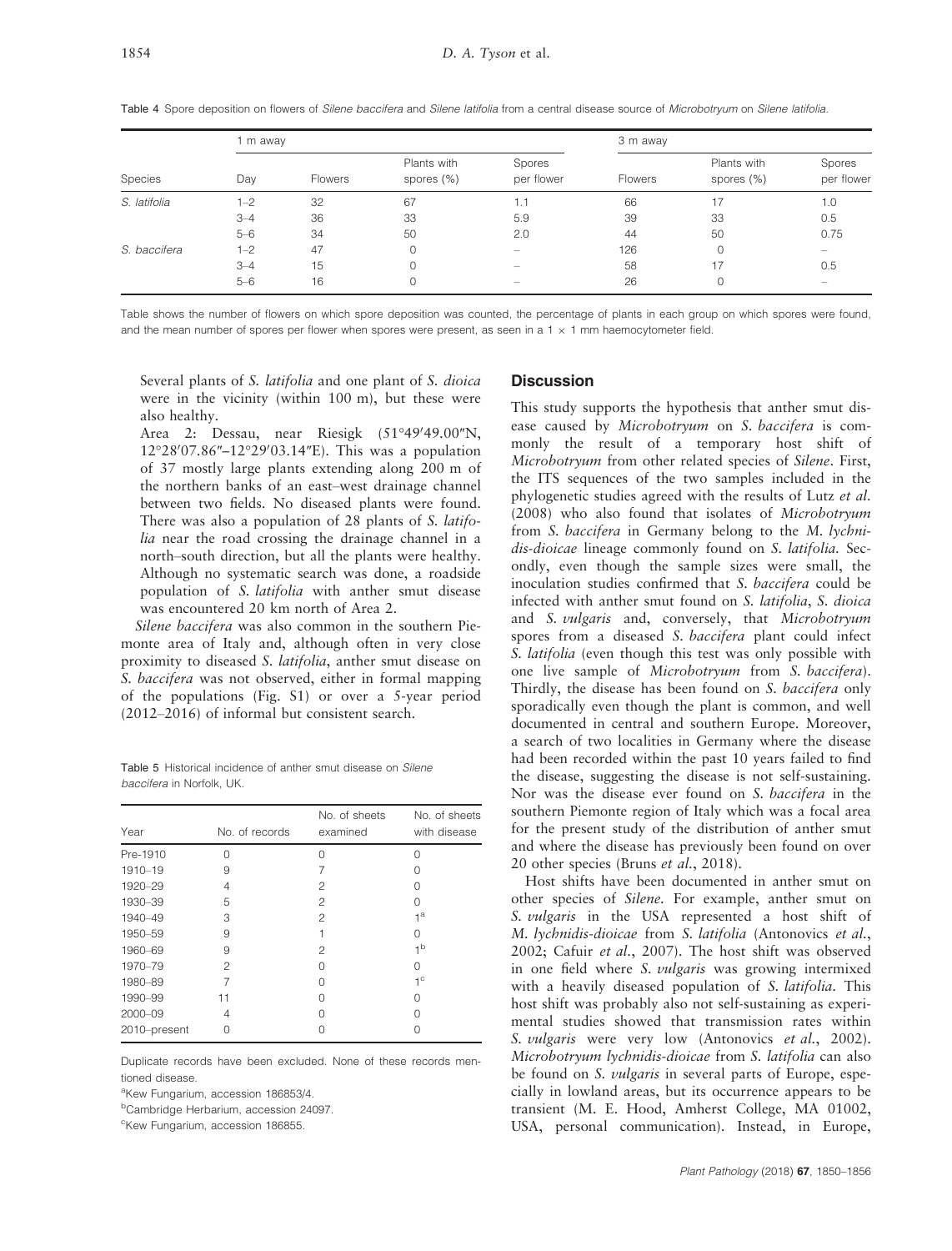heavily diseased populations of S. *vulgaris* are generally the result of infection by three endemic lineages, two of which also infect the closely related species or subspecies S. *uniflora* (=S. *maritima*) and S. *prostrata* (Chung *et al.*, 2012; Abbate & Antonovics, 2014). It appears that the lineages endemic to S. vulgaris have never reached the USA where S. vulgaris is abundant and where, other than the recorded host shift mentioned above, the disease has never been recorded.

The history of disease incidence on S. baccifera introduced into the UK is somewhat similar to S. *vulgaris* in the USA. It seems unlikely that S. baccifera would have been diseased when it was introduced into the UK as the disease is not seed transmitted and the introductions were most probably as seeds. The frequent co-occurrence of diseased S. dioica in the vicinity suggests that anther smut on S. baccifera in Norfolk probably resulted from a host shift of the pathogen from S. dioica. It is possible that the disease played a role in the eventual extinction of S. baccifera in this area, but there were insufficient herbarium records to establish anything but an anecdotal record that it was present. A number of studies have shown that anther smut disease can have a strongly negative effect on population growth of its host populations (Thrall & Jarosz, 1994; Bernasconi et al., 2009; Bruns et al., 2017) and such disease-driven extinction is theoretically feasible (Best et al., 2011).

This study emphasizes the difficulty of inferring host specificity from one-time observational studies, especially where quite divergent pathogen lineages cause similar symptoms. Clearly, much more intensive sampling would be necessary to be confident that *S. baccifera* has no endemic 'host-specific' Microbotryum lineage or that, even if host shifts from S. latifolia or S. dioica do occur, they are never self-sustaining. In England and northern Germany, where field populations of S. baccifera were studied, this species is near to the northern edge of its range and the disease might be endemic elsewhere in Europe. Disease ranges can be quite limited; for example S. nutans and Atocion rupestre (=Silene rupestris) have host-specific lineages in France and Switzerland (Hepper, 1956; Piatek et al., 2012), but in the southern Piemonte region of Italy, where populations have been sampled intensively, the disease has never been found on these species (authors' unpublished data).

The experiments on spore transmission from S. latifolia to *S. baccifera* showed fairly strong pollinator specificity for S. latifolia. How S. baccifera plants are pollinated is not known, but it is probably by nightflying moths, whose larval stages also eat the seeds (Kravchenko et al., 2007; Infusino et al., 2017); no pollinators have ever been seen visiting S. baccifera flowers in the field sites in Italy, even after several hours of observation both day and night (authors' unpublished data). Nevertheless, fruit set is copious in the field, suggesting either sporadic pollinator visitation or selfing. Given that individual plants in the field are often large with several hundred flowers, inter-individual movement may be rare and only over short distances, thus potentially limiting disease transmission. Silene latifolia is pollinated by a wide range of pollinators, including night-flying moths (Altizer et al., 1998) and the latter are a probable route of cross-species transmission. Further studies to characterize the mating system and pollination mechanism of S. baccifera would be informative, especially to determine if it has any specialist pollinators or if pollinator movement among individuals is indeed rare. It is possible that in areas where S. baccifera is not endemic, it is more likely to be pollinated by generalist pollinators. For example, because S. baccifera was only recently introduced to England, it may have been visited mostly by pollinators of other related Silene species.

Habitat preferences may also contribute to the relative paucity of cross-species disease transmission between S. baccifera and other species. Silene baccifera is generally found in riparian areas (Slavik, 1980) while S. latifolia is typically found at edges of agricultural fields and in disturbed areas (Goulson & Jerrim, 1997). However, in the southern Piemonte region of Italy where the authors' observations have been systematic, Microbotryum has never been seen on S. baccifera, even where it is often found close to diseased S. latifolia.

In conclusion, and by analogy with studies of animal and human diseases, Microbotryum on S. baccifera is probably the result of a cross-species transmission event or a 'spillover' of the pathogen from a closely related host species (Quammen, 2012; Wood et al., 2012). This study emphasizes the difficulty of understanding the factors determining the frequency and fate of such spillovers and emphasizes the dangers of assuming host-species specificity based on limited pathogen sampling and characterization.

## Acknowledgements

The authors wish to thank Michael Hood for his encouragement and help with field work. Field assistance was also provided by Erin Chung and Amy Pedersen. The authors also wish to thank the following for help with sources and material: Kevin Walker, Gillian Beckett, Tony Davy, Ivan Pace, Valentina Carasso, Beverley Glover, Julia Kruse and Charlie Jarvis. In addition, the authors are very grateful for the help from the staff and directors at the botanical gardens, museums and herbaria mentioned in the text. This work was funded by NSF grant DEB-1115895 to J.A. and Michael Hood, and by a Humboldt Award to J.A. The authors have no conflicts of interest.

#### **References**

- Abbate JL, Antonovics J, 2014. Elevational disease distribution in a natural plant-pathogen system: insights from changes across host populations and climate. Oikos 123, 1126–36.
- Altizer S, Thrall PH, Antonovics J, 1998. Pollinator behavior and disease transmission of the anther-smut disease of Silene alba. American Midland Naturalist 139, 147–63.
- Antonovics J, Hood ME, Partain J, 2002. The ecology and genetics of a host shift: Microbotryum as a model system. American Naturalist 160, S40–53.